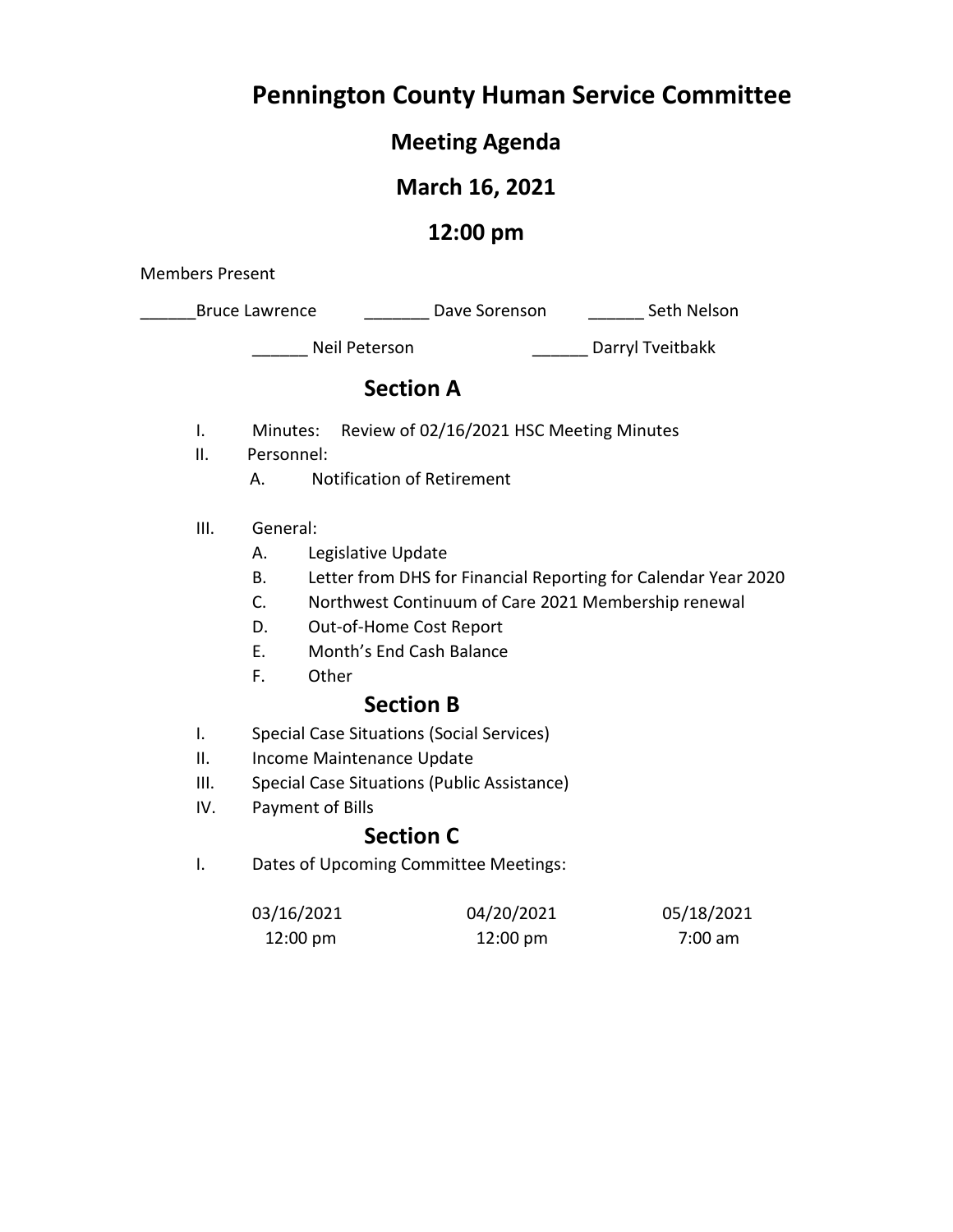A regular meeting of the Pennington County Human Service Committee was held at 12:00 pm, February 16, 2021 at the Pennington County Justice Center.

#### COMMITTEE MEMBERS PRESENT:

Neil Peterson Bruce Lawrence Darryl Tveitbakk Neil Peterson Dave Sorenson Seth Nelson

#### STAFF MEMBERS PRESENT:

Julie Sjostrand, Director Maureen Monson Charles Lundgren Tammy Johnson

#### **SECTION A**

#### I. MINUTES:

The January 19, 2021 Human Service Committee Meeting Minutes were electronically posted for review. Noting no corrections or changes, a recommendation was made to forward the Minutes to the Consent Agenda.

#### II. PERSONNEL:

A. Natalie Rountree, Social Worker is scheduled to complete probation on 3/8/2021.Natalie is meeting position expectations and is successfully fulfilling job responsibilities. The Director recommends Ms. Rountree be granted permanent status upon completion of the 6-month period. Upon conclusion of this presentation a recommendation was made to forward this item to the Consent Agenda.

#### III. GENERAL:

- A. The Director presented information on Pennington County's Child Support Performance as reported by the Department of Human Services.
- B. The Director and Charles Lundgren, Fiscal Supervisor presented information concerning purchasing a new agency vehicle. The committee was presented with price quotes from local auto dealers. The Director will be gathering more information and making a recommendation.
- C. The Out-of-Home Cost Report through December 2020 was presented for Review.
- D. Month's end cash balance for January 2021 stands at \$3,624,301.56.

#### **SECTION B**

I. No Social Service cases were presented for special case review.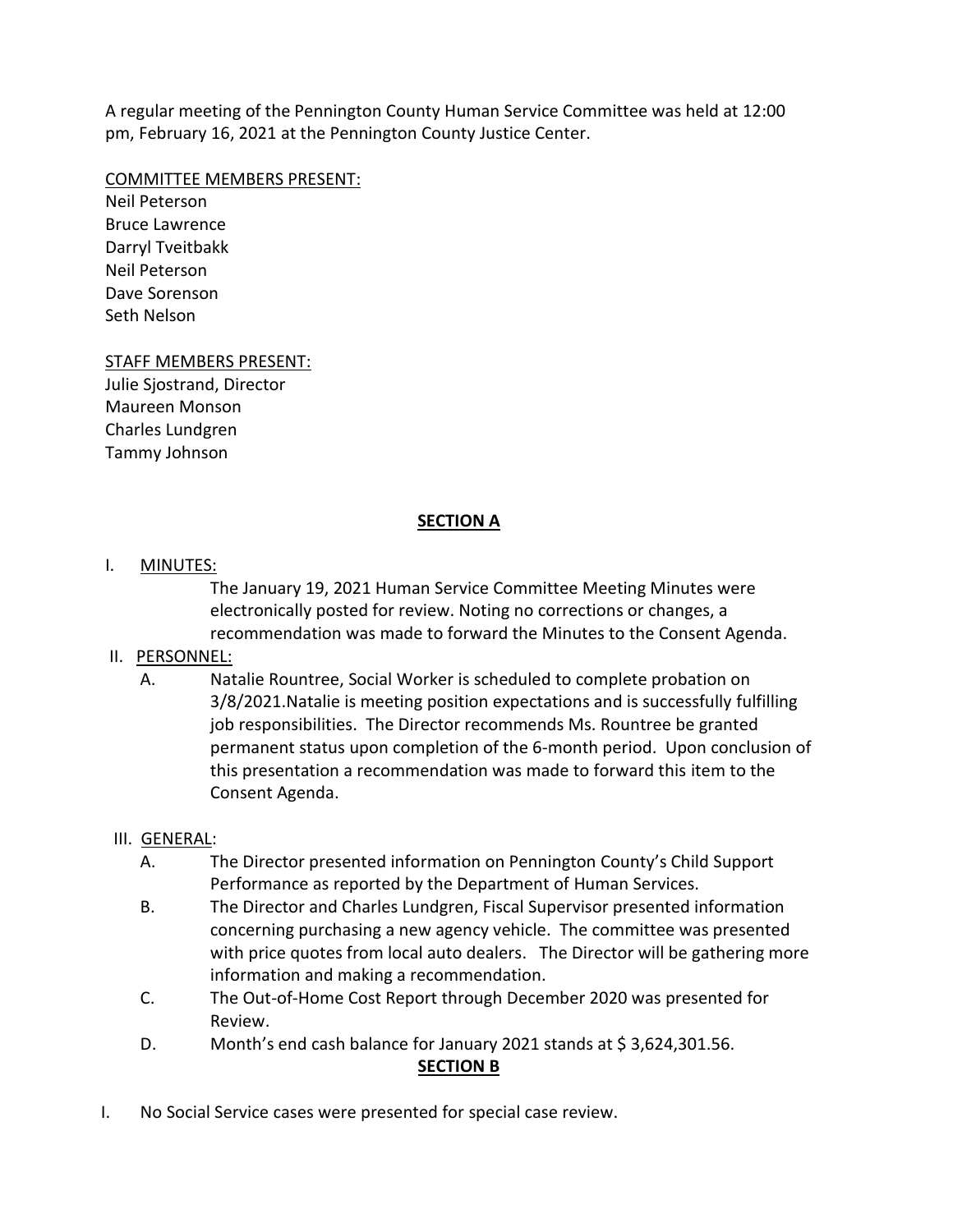- II. The Director presented the Emergency Assistance/Emergency General Assistance January 2021 report of activity. The Director also reported the Income Maintenance open case count stands at 1,897.
- III. No Income Maintenance cases were presented for special case consideration.
- IV. A listing of bills presented for payment was reviewed. A recommendation for payment of the bills was forwarded to the Consent Agenda.

#### **SECTION C**

Be it resolved that the foregoing record is a true and accurate recording of the official actions and recommendations of the Human Service Committee for Pennington County and, as such, constitutes the official minutes thereof.

Chair: \_\_\_\_\_\_\_\_\_\_\_\_\_\_\_\_\_\_\_\_\_\_\_\_\_\_

Attest: \_\_\_\_\_\_\_\_\_\_\_\_\_\_\_\_\_\_\_\_\_\_\_\_\_\_

NEXT COMMITTEE MEETING: March 16, 2021, at 12:00 p.m.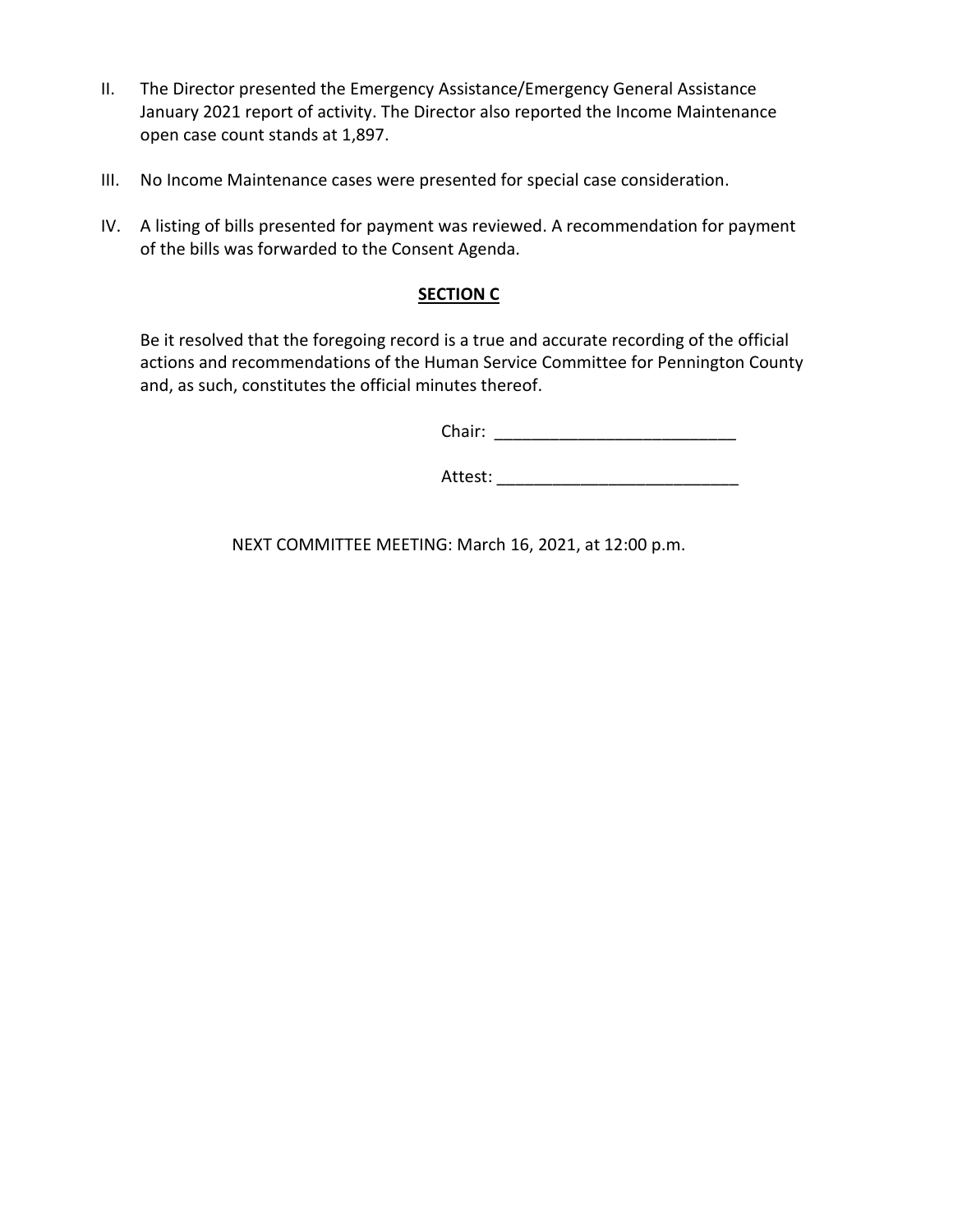# **Pennington County Human Services Income Maintenance Unit2021 Active Cases by Program**

|                              | Jan         | Feb         | <b>Mar</b>  | Apr          | <b>May</b>       | Jun          | Jul            | Aug | <b>Sep</b>  | Oct                     | <b>Nov</b>   | <b>Dec</b>       |
|------------------------------|-------------|-------------|-------------|--------------|------------------|--------------|----------------|-----|-------------|-------------------------|--------------|------------------|
| Cash                         |             |             |             |              |                  |              |                |     |             |                         |              |                  |
| <b>MFIP</b>                  | 67          | 69          |             |              |                  |              |                |     |             |                         |              |                  |
| <b>DWP</b>                   | $\mathbf 0$ | $\mathbf 0$ |             |              |                  |              |                |     |             |                         |              |                  |
| GA                           | 42          | 39          |             |              |                  |              |                |     |             |                         |              |                  |
| <b>GRH</b>                   | 47          | 46          |             |              |                  |              |                |     |             |                         |              |                  |
| <b>MSA</b>                   | 55          | 54          |             |              |                  |              |                |     |             |                         |              |                  |
| EA                           | $\mathbf 0$ | $\mathbf 0$ |             |              |                  |              |                |     |             |                         |              |                  |
| <b>EGA</b>                   | $\pmb{0}$   | $\pmb{0}$   |             |              |                  |              |                |     |             |                         |              |                  |
| <b>TOTAL</b>                 | 211         | 208         | 0           | 0            | $\boldsymbol{0}$ | $\mathbf{0}$ | $\mathbf{0}$   | 0   | $\pmb{0}$   | 0                       | $\pmb{0}$    | $\boldsymbol{0}$ |
| Food                         |             |             |             |              |                  |              |                |     |             |                         |              |                  |
| <b>SNAP</b>                  | 485         | 473         |             |              |                  |              |                |     |             |                         |              |                  |
| <b>TOTAL</b>                 | 485         | 473         | 0           | 0            | $\mathbf{0}$     | 0            | 0              | 0   | $\mathbf 0$ | 0                       | $\mathbf{0}$ | 0                |
|                              |             |             |             |              |                  |              |                |     |             |                         |              |                  |
| <b>Health Care</b>           |             |             |             |              |                  |              |                |     |             |                         |              |                  |
| MA (MAXIS)                   | 530         | 524         |             |              |                  |              |                |     |             |                         |              |                  |
| <b>IMD</b>                   | 6           | 6           |             |              |                  |              |                |     |             |                         |              |                  |
| QMB                          | 254         | 253         |             |              |                  |              |                |     |             |                         |              |                  |
| <b>SLMB</b>                  | 60          | 58          |             |              |                  |              |                |     |             |                         |              |                  |
| $QI-1$                       | 21          | 20          |             |              |                  |              |                |     |             |                         |              |                  |
| MA (METS/MNsure)             | 917         | 925         |             |              |                  |              |                |     |             |                         |              |                  |
| MCRE (METS)                  | 50          | 51          |             |              |                  |              |                |     |             |                         |              |                  |
| <b>TOTAL</b>                 | 1,838       | 1,837       | $\mathbf 0$ | $\mathbf{0}$ | $\mathbf{0}$     | $\mathbf{0}$ | $\mathbf{0}$   | 0   | $\bf{0}$    | 0                       | $\mathbf 0$  | 0                |
|                              |             |             |             |              |                  |              |                |     |             |                         |              |                  |
| <b>Total Active Programs</b> |             |             |             |              |                  |              |                |     |             |                         |              |                  |
|                              | 2,534       | 2,518       | 0           | 0            | 0                | 0            | $\overline{0}$ | 0   | 0           | $\overline{\mathbf{0}}$ | 0            | $\mathbf{0}$     |
|                              |             |             |             |              |                  |              |                |     |             |                         |              |                  |
| <b>Total Active Cases</b>    |             |             |             |              |                  |              |                |     |             |                         |              |                  |
|                              | 1,897       | 1,884       | 0           | 0            | 0                | 0            | $\mathbf{0}$   | 0   | 0           | 0                       | $\mathbf{0}$ | 0                |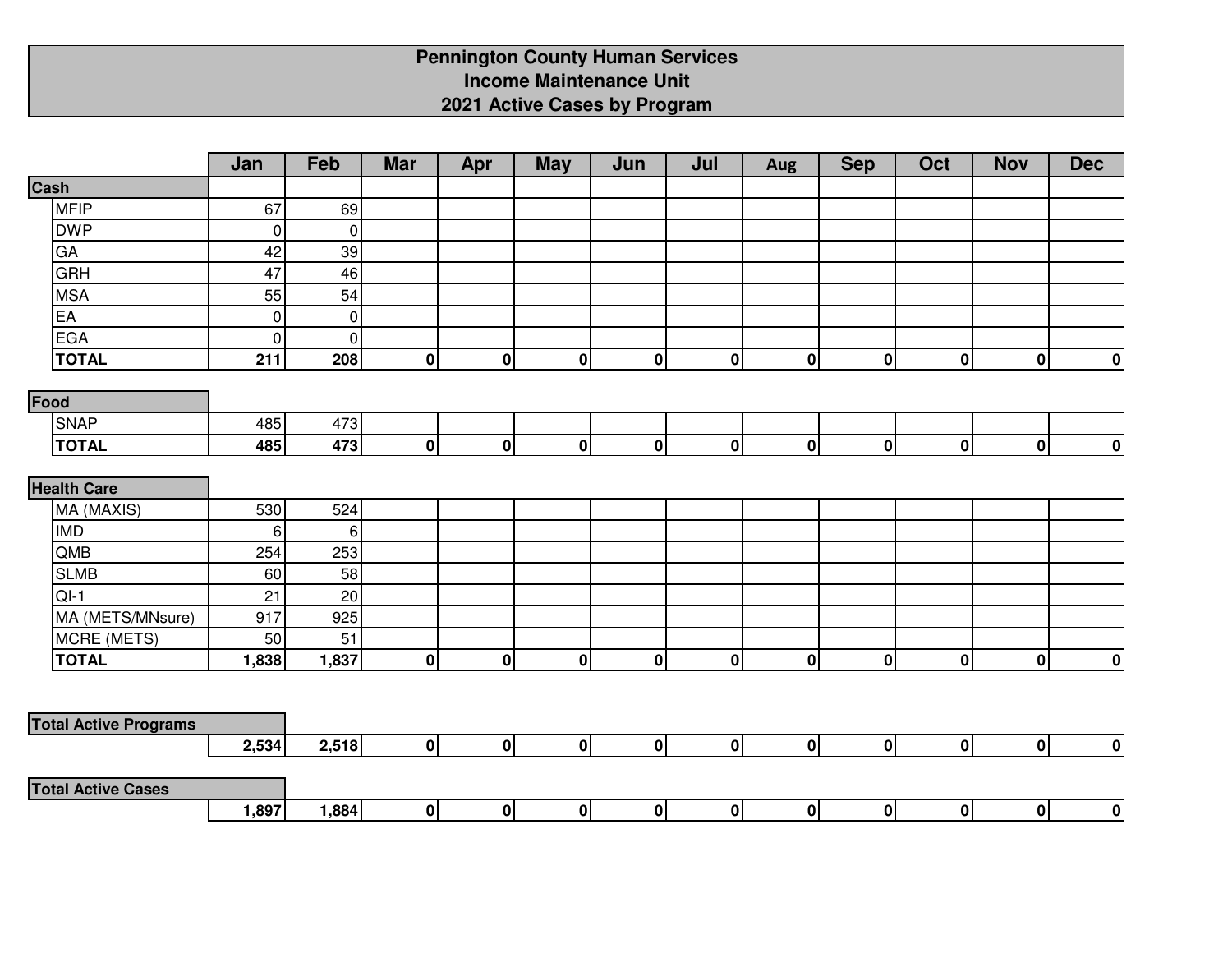### **Pennington County Human ServicesIncome Maintenance Unit Active Cases by ProgramFeb-21**

| Cash |              | # Cases | ## in $HH$ | # Adults | # Children |                                         |
|------|--------------|---------|------------|----------|------------|-----------------------------------------|
|      | <b>MFIP</b>  | 69      | 185        | 67       |            | 118 Minnesota Family Investment Program |
|      | <b>DWP</b>   |         |            |          |            | 0 Diversionary Work Program             |
|      | GA           | 39      | 39         | 39       |            | 0 General Assistance                    |
|      | <b>GRH</b>   | 46      | 46         | 46       |            | 0 Group Residential Housing             |
|      | <b>MSA</b>   | 54      | 54         | 54       |            | 0 Minnesota Supplement Aid              |
|      | EA           |         |            |          |            | 0 Emergency Assistance                  |
|      | <b>EGA</b>   |         |            |          |            | 0 Emergency General Assistance          |
|      | <b>TOTAL</b> | 208     | 324        | 206      | 118        |                                         |

# **Food**

| ____        |                                  |                                  |                     |                                                                           |
|-------------|----------------------------------|----------------------------------|---------------------|---------------------------------------------------------------------------|
| <b>SNAP</b> | $\overline{\phantom{a}}$<br>ں ہے | 0.1 <sub>F</sub><br>ر دە<br>$ -$ | $- \sim -$<br>، د د | 770<br>Program<br>Nutrition<br>Assistance<br>וחוד<br>nlementa<br><u>.</u> |
| רחדו<br>ль  | 170<br>71 J                      |                                  |                     |                                                                           |

# **Health Care**

| MA (MAXIS)       | 524             | 535 l | 449 |    | 86 Medical Assistance                                             |  |  |  |  |
|------------------|-----------------|-------|-----|----|-------------------------------------------------------------------|--|--|--|--|
| <b>IMD</b>       |                 |       |     |    | O Institute for Mental Disease                                    |  |  |  |  |
| <b>QMB</b>       | 253             | 254   | 253 |    | 1 Qualified Medicare Beneficiary (Medicare Savings Program)       |  |  |  |  |
| <b>SLMB</b>      | 58              | 62    | 62  |    | 0 Service Limited Medicare Beneficiary (Medicare Savings Program) |  |  |  |  |
| $QI-1$           | 20 <sub>l</sub> | 24    | 24  |    | 0 QI-1 (Medicare Savings Program)                                 |  |  |  |  |
| MA (METS/MNsure) | 925             |       |     |    | Medical Assistance (as 2/8/2021                                   |  |  |  |  |
| MCRE (METS)      | 51              |       |     |    | MinnesotaCare (as of<br>2/8/2021                                  |  |  |  |  |
| <b>TOTAL</b>     | .837            | 881   | 794 | 87 |                                                                   |  |  |  |  |

| <b>TOTAL ACTIVE PROGRAMS:</b> | 2.518  |
|-------------------------------|--------|
| <b>TOTAL ACTIVE CASES:</b>    | 1.884. |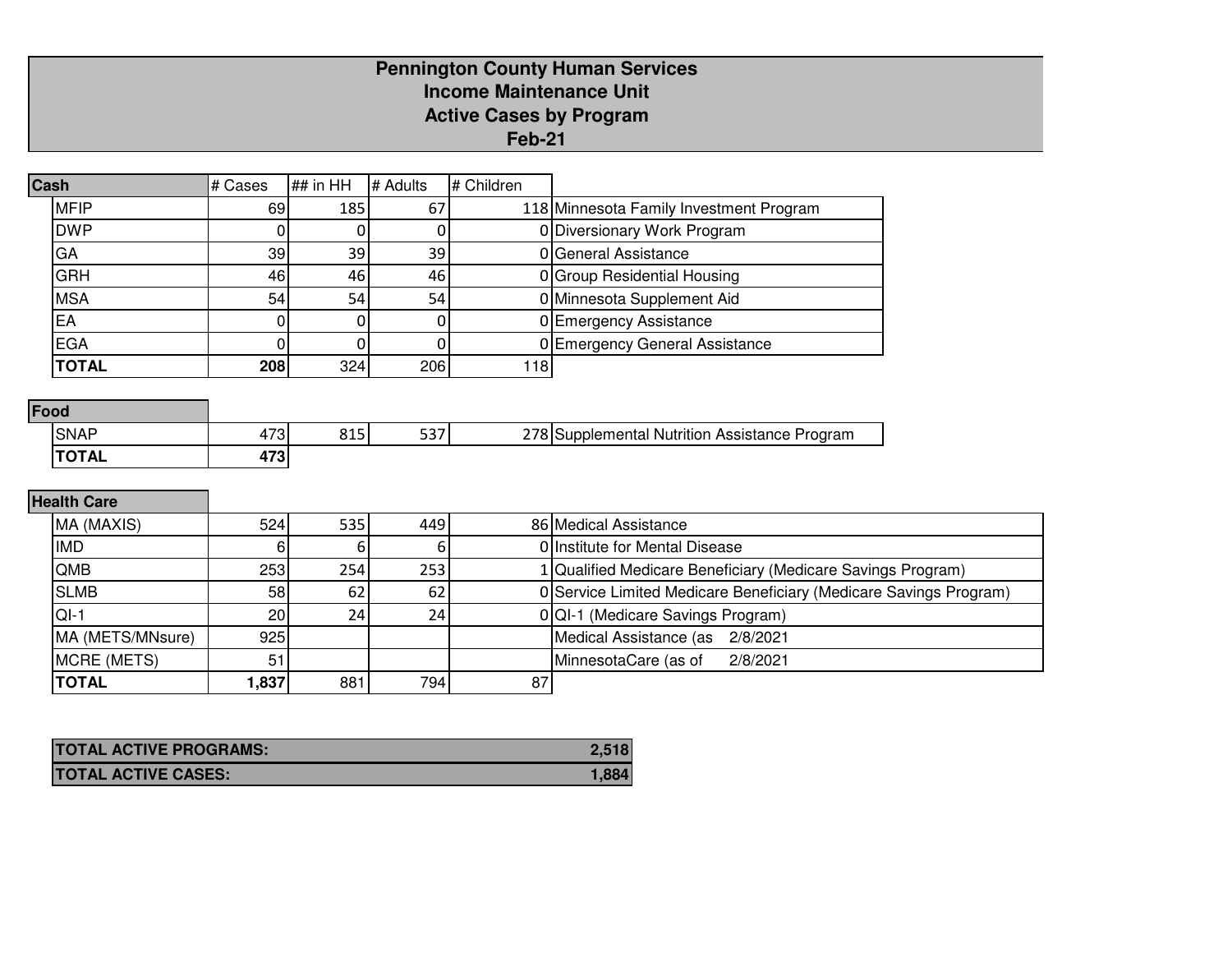#### **Pennington County Human Services Out Of Home Placement Costs Year Ending December 31, 2021 & 2020**

|                       | $Jan-21$      | Feb-21     | Mar-21         | Apr-21       | May-21       | <b>Jun-21</b>  | <b>Jul-21</b> | <b>Aug-21</b> | Sep-21        | Oct-21         | <b>Nov-21</b> | Dec-21              | <b>YTD</b>               | <b>YTD 2019</b> | Change |
|-----------------------|---------------|------------|----------------|--------------|--------------|----------------|---------------|---------------|---------------|----------------|---------------|---------------------|--------------------------|-----------------|--------|
| <b>Expense</b>        |               |            |                |              |              |                |               |               |               |                |               |                     |                          |                 |        |
| <b>Foster Care</b>    | 9,692.77      | 8,333.69   | $\sim$         | $\sim$       | $\sim$       | $\sim$         | $\sim$        | $\sim$        | $\sim$        | $\sim$         | $\sim$        | $\sim$              | 18,026.46                | 4,639.68        | 288.5% |
| Rule 4                | $\sim$        | $\sim$     | $\sim$         | $\sim$       | $\sim$       | $\sim$         | $\sim$        | $\sim$        | $\sim$        | $\sim$         | $\sim$        |                     | $\sim$                   | $\sim$          |        |
| Rule 8                | $\sim$        | $\sim$     | $\sim$         | $\sim$       | $\sim$       | $\sim$         | $\sim$        | $\sim$        | $\sim$        | $\sim$         | $\sim$        | $\sim$              | $\overline{\phantom{a}}$ | $\sim$          |        |
| Rule 5                | 1,062.04      | $\sim$     | $\sim$         | $\sim$       | $\sim$       | $\sim$         | $\sim$        | $\sim$        | $\sim$        | $\sim$         | $\sim$        | $\sim$              | 1,062.04                 | $\sim$          |        |
| Corrections           | 27,294.00     | 5,689.98   | $\sim$         | $\sim$       | $\sim$       | $\sim$         | $\sim$        | $\sim$ $-$    | $\sim$        | $\sim$         | $\sim$        | $\sim$              | 32,983.98                | 19,148.00       | 72.3%  |
| Adoption Aid          | $\sim$        | $\sim$     | $\sim$         | $\sim$       | $\sim$       | $\sim$         | $\sim$        | $\sim$        | $\sim$        | $\sim$         | $\sim$        | $\sim$              | $\blacksquare$           | $\sim$          |        |
| <b>Totals</b>         | 38,048.81     | 14,023.67  | $\sim$         | $\sim$       | $\sim$       | $\sim$         | $\sim$        | $\sim$        | $\sim$        | $\sim$         | $\sim$        | $\sim$              | 52,072.48                | 23,787.68       | 118.9% |
| Revenue               |               |            |                |              |              |                |               |               |               |                |               |                     |                          |                 |        |
| Reimburse             | $\sim$        | $\sim$     | $\sim$         | $\sim$       | $\sim$       | $\sim$         | $\sim$        | $\sim$        | $\sim$        | $\sim$         | $\sim$        | $\sim$              | $\sim$                   | $\sim$          |        |
| <b>MH Recovery</b>    | 1,525.83      | 3,560.27   | $\sim$         | $\sim$       | $\sim$       | $\sim$         | $\sim$        | $\sim$        | $\sim$        | $\sim$         | $\sim$        | $\sim$              | 5,086.10                 | 1,440.00        | 253.2% |
| 4E Recovery           | $\sim$        | $\sim$     | $\sim$         | $\sim$       | $\sim$       | $\sim$         | $\sim$        | $\sim$        | $\sim$        | $\sim$         | $\sim$        | $\sim$              |                          | $\sim$          |        |
| <b>NFC Settlement</b> | 2,303.00      | $\sim$     | $\sim$         | $\sim$       | $\sim$ $-$   | $\sim$         | $\sim$        | $\sim$        | $\sim$        | $\sim$         | $\sim$        | $\sim$              | 2,303.00                 | $\sim$          |        |
| <b>Totals</b>         | 3,828.83      | 3,560.27   | $\sim$         | $\sim$       | $\sim$       | $\mathbf{r}$   | $\sim$        | $\sim$        | $\sim$        | $\sim$         | $\sim$        | $\sim$              | 7,389.10                 | 1,440.00        | 413.1% |
|                       |               |            |                |              |              |                |               |               |               |                |               |                     |                          | $\sim$          |        |
| <b>Net Expense</b>    | 34,219.98     | 10,463.40  | $\sim$         | $\sim$       | $\sim$       | $\blacksquare$ | $\sim$        | $\sim$        | $\sim$        | $\blacksquare$ | $\sim$        | $\sim$              | 44,683.38                | 22,347.68       | 99.95% |
| 2019 Totals           | 22,347.68     | 24,827.68  | 19,903.10      | 18,149.84    | 26,824.20    | 28,217.29      | 25,842.40     | 16,811.96     | 25,702.14     | 41,491.63      | 51,588.06     | 43,803.66           |                          |                 |        |
| <b>YTD Change</b>     | 11,872.30     | (2,491.98) | (22, 395.08)   | (40, 544.92) | (67, 369.12) | (95, 586.41)   | (121, 428.81) | (138, 240.77) | (163, 942.91) | (205, 434.54)  | (257, 022.60) | (300, 826.26)       |                          |                 |        |
|                       | <b>Jan-20</b> | Feb-20     | <b>Mar-20</b>  | Apr-20       | $May-20$     | <b>Jun-20</b>  | <b>Jul-20</b> | Aug-20        | Sep-20        | <b>Oct-20</b>  | <b>Nov-20</b> | <b>Dec-20</b>       | <b>YTD</b>               |                 |        |
| <b>Expense</b>        |               |            |                |              |              |                |               |               |               |                |               |                     |                          |                 |        |
| Foster Care           | 4,639.68      | 4,162.68   | 5,005.10       | 5,350.84     | 4,114.20     | 5,471.86       | 5,964.40      | 8,047.60      | 8,177.18      | 11,221.08      | 11,161.46     | 9,552.06            | 82,868.14                |                 |        |
| Rule 4                | $\sim$        | $\sim$     | $\sim$         | $\sim$       | $\sim$       | $\sim$         | $\sim$        | $\sim$        | $\sim$        | $\sim$         | $\sim$        | $\sim$              | $\sim$                   |                 |        |
| Rule 8                | $\sim$        | $\sim$     | $\sim$         | $\sim$       | $\sim$       | $\sim$         | $\sim$        | 6.00          | $\sim$        | $\sim$         | $\sim$        | $\sim$              | 6.00                     |                 |        |
| Rule 5                | $\sim$        | $\sim$     | $\blacksquare$ | $\sim$       | $\sim$       |                | $\sim$        | $\sim$        | 4,248.16      | 4,551.60       | 4,703.32      | 4,551.60            | 18,054.68                |                 |        |
| Corrections           | 19,148.00     | 20,665.00  | 15,160.00      | 13,599.00    | 22,710.00    | 22,924.00      | 19,878.00     | 18,128.00     | 17,548.00     | 28,262.00      | 40,032.55     | 29,700.00           | 267,754.55               |                 |        |
| <b>Adoption Aid</b>   | $\sim$        | $\sim$     | $\sim$         | $\sim$       | $\sim$       | $\sim$         | $\sim$        | 454.64        | $\sim$        | $\sim$         | $\sim$        | $\sim$              | 454.64                   |                 |        |
| <b>Totals</b>         | 23,787.68     | 24,827.68  | 20,165.10      | 18,949.84    | 26,824.20    | 28,395.86      | 25,842.40     | 26,636.24     | 29,973.34     | 44,034.68      | 55,897.33     | 43,803.66           | 369,138.01               |                 |        |
|                       |               |            |                |              |              |                |               |               |               |                |               |                     |                          |                 |        |
| Revenue               |               |            |                |              |              |                |               |               |               |                |               |                     |                          |                 |        |
| Reimburse             | $\sim$        | $\sim$     | $\sim$         | 800.00       | $\sim$       | $\sim$         | $\sim$        | 100.00        | $\sim$        | $\sim$         | $\sim$        | $\sim$              | 900.00                   |                 |        |
| <b>MH Recovery</b>    | 1,440.00      | $\sim$     | $\sim$         | $\sim$       | $\sim$       | 178.57         | $\sim$        | 5,867.28      | 4,271.20      | 2,543.05       | 3,560.27      | $\sim$              | 17,860.37                |                 |        |
| 4E Recovery           | $\sim$        | $\sim$     | 262.00         | $\sim$       | $\sim$       | $\sim$         | $\sim$        | 1,927.00      | $\sim$        | $\sim$         | 749.00        | $\sim$              | 2,938.00                 |                 |        |
| <b>NFC Settlement</b> | $\sim$        | $\sim$     | $\sim$         | $\sim$       | $\sim$       | $\sim$         | $\sim$        | 1,930.00      | $\sim$        | $\sim$         | $\sim$        | $\sim$              | 1,930.00                 |                 |        |
| <b>Totals</b>         | 1,440.00      | $\sim$     | 262.00         | 800.00       | $\sim$       | 178.57         | $\sim$        | 9,824.28      | 4,271.20      | 2,543.05       | 4,309.27      | $\sim$              | 23,628.37                |                 |        |
| <b>Net Expense</b>    | 22,347.68     | 24,827.68  | 19,903.10      | 18,149.84    | 26,824.20    | 28,217.29      | 25,842.40     | 16,811.96     | 25,702.14     | 41,491.63      | 51,588.06     | $\sim$<br>43,803.66 | 345,509.64               |                 |        |
|                       |               |            |                |              |              |                |               |               |               |                |               |                     |                          |                 |        |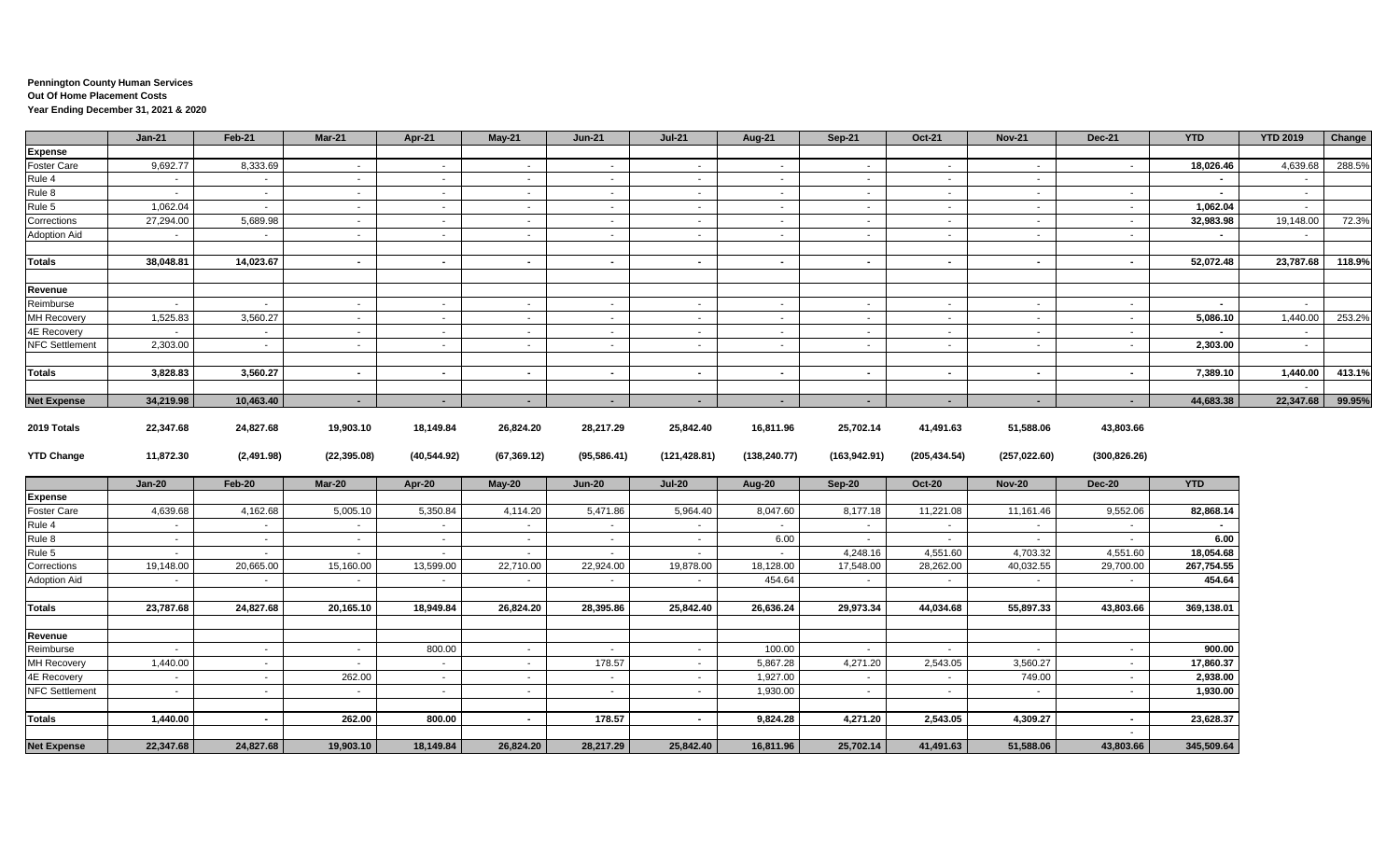# **MAY DEPARTMENT OF HUMAN SERVICES**

**Minnesota Department of Human Services Elmer L. Andersen Building Commissioner Jodi Harpstead Post Office Box 64998 St. Paul, Minnesota 55164-0998**

March 1, 2021

Mr. Darryl Tveitbakk Chair, Pennington County Board of Commissioners PO Box 616 Thief River Falls, MN 56701

Re: Calendar year 2020 financial reporting

Dear Commissioner Tveitbakk:

It is my pleasure to commend you and your staff for perfect performance in meeting the Department of Human Services (DHS) financial reporting requirements for calendar year 2020. All key quarterly fiscal reports for programs your county participates in were submitted to our Financial Operations Division on or before the report deadlines and in perfect order. This effort required submission of 32 major reports covering the four calendar quarters of 2020. These reports are:

| Local Collaborative Time Study (LCTS)* | Income Maintenance Expense             |
|----------------------------------------|----------------------------------------|
| MFIP Consolidated Fund                 | Social Service Fund                    |
| Client Statistics                      | Title IV-E                             |
| SEAGR                                  | <b>BRASS-Based Grant Fiscal Report</b> |
|                                        |                                        |

\*If your county participates in a "local collaborative," submission of this report may require the collection of multiple local partner reports for consolidated submission to DHS.

I know this accomplishment requires planning, an efficient operation, and teamwork within your county Human Services Department. The result is timely revenue for your county and compliance with federal reporting for us at the State. Please congratulate your management and staff on this superb effort.

Sincerely,

/s/ Jodi Harpstead Commissioner

Cc: Juie Sjostrand, Pennington County Director